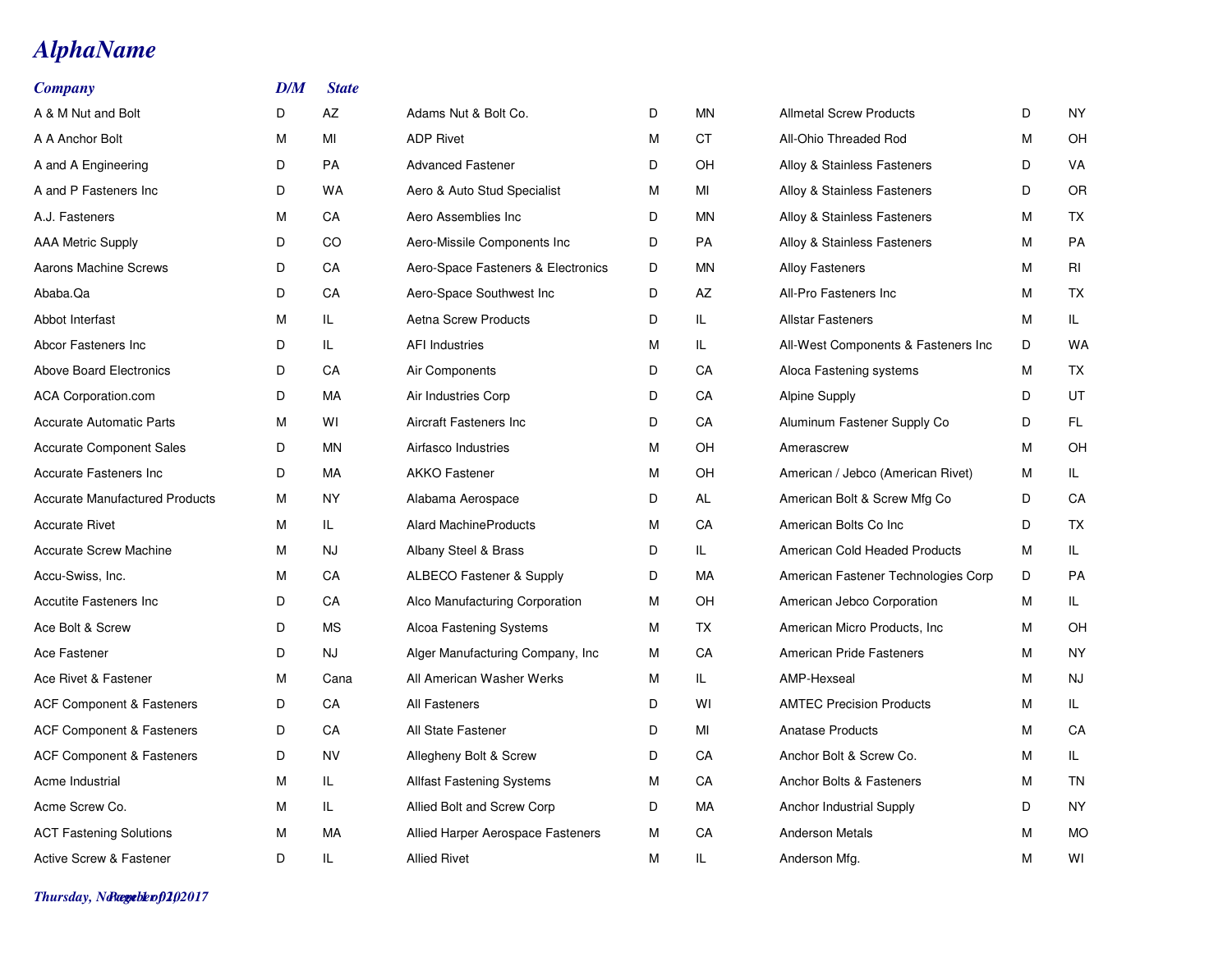| <b>Company</b>                    | D/M | <b>State</b> |                                      |   |           |                                      |   |           |
|-----------------------------------|-----|--------------|--------------------------------------|---|-----------|--------------------------------------|---|-----------|
| Andre Corporation                 | м   | IN           | Automatic Products Corporation       | M | TX        | <b>Big Bolt Corp</b>                 | M | IL.       |
| Andros Mfg. Corp                  | м   | <b>CT</b>    | Automatic Swiss Corporation          | M | IL.       | Bigelow Components Corp.             | M | NJ        |
| <b>Anixter Fasteners</b>          | м   | IL           | <b>Automotive Fasteners</b>          | D | NC        | <b>Binder Metal Products</b>         | M | CA        |
| APC Components Inc                | D   | NY.          | <b>Automotive Racing Products</b>    | М | CA        | <b>Birmingham Fastener</b>           | М | AL        |
| <b>Apex Fasteners</b>             | D   | CA           | Autoswage Products                   | м | СT        | <b>Bisco of Florida</b>              | D | FL.       |
| Apex Machine Products, Inc.       | м   | WI           | <b>Avanti Screw</b>                  | м | <b>CT</b> | Blackhawk Machine Products, Inc.     | M | RI        |
| APM-Hexseal                       | м   | <b>NJ</b>    | Avibank Mfg.                         | M | CA        | <b>Blue Chip Engineered Products</b> | D | OH        |
| <b>Archer Screw Products</b>      | м   | IL           | <b>AVK Fasteners</b>                 | м | CA        | Blue Ribbon Fastener Co              | D | IL.       |
| Arizona Aero Fasteners, Inc.      | D   | СA           | Aztech Locknut Company               | M | IL.       | <b>Blue Ridge Metal Corp</b>         | M | <b>NC</b> |
| Arizona Industrial Hardware Inc   | D   | AZ           | B & B Socket Products, Inc.          | D | CA        | BMB Fasteners Inc.                   | D | NJ        |
| Ark-Plas Products                 | м   | AR           | <b>B &amp; B Specialties</b>         | м | CA        | Bokers Inc.                          | M | MN        |
| Arlington Fastener Co.            | D   | IL           | <b>B &amp; B Threaded Components</b> | D | СT        | Bollhoff-Rivnut Inc.                 | M | IN        |
| Armour Screw Co.                  | D   | IL           | B & C fasteners Inc                  | D | PA        | <b>Bolt Depot</b>                    | D | МA        |
| Arnold Ind Inc                    | D   | МA           | <b>B &amp; D Thread Rolling</b>      | м | MI        | <b>Bolt Products</b>                 | D | CA        |
| Arnold Supply, Inc.               | D   | <b>CT</b>    | B & G Manufacturing Co.              | M | PA        | Bolts 4 U                            | D | CA        |
| <b>ASC Industries</b>             | D   | TX           | B & W Industrial Sales Co. Inc.      | D | CA        | Bolts CEn Nuts Plus                  | D | TX        |
| Ashley Ward, Inc.                 | M   | OH           | Baden Steelbar & Bolt Corp           | M | PA        | Bossard Metrics Inc.                 | D | IL.       |
| Associated Fastening Products Inc | D   | IL           | Bamal Fastener Corp.                 | D | MI        | Botts Inc                            | M | IL.       |
| <b>Astral Parts</b>               | D   | NJ           | Band-IT                              | м | CO        | <b>Bowie Bolt</b>                    | D | DE        |
| ATF Inc.                          | м   | IL           | <b>Barnhill Bolt</b>                 | D | NM.       | <b>Brainard Rivet</b>                | M | OH        |
| Atlanta Hardware Specialty Co.    | D   | NY.          | <b>Bartlett Products</b>             | D | PA        | <b>Branam Fastening Systems</b>      | D | OH        |
| <b>Atlantic Fasteners</b>         | м   | NC.          | <b>Barton Products Corp</b>          | м | WI        | Brazos Fasteners Inc.                | D | TX        |
| <b>Atlantic Fasteners</b>         | D   | МA           | Bay City Screw & Bolt                | D | CA        | <b>Breeze Industrial</b>             | M | PA        |
| Atlas Bolt & Screw                | м   | OН           | Bay Fasteners & Components Inc       | D | FL.       | <b>Brico Industries</b>              | Μ | IL.       |
| <b>Atlas Engineering</b>          | м   | PA           | <b>Bay Fastening Systems</b>         | D | ΝY        | <b>Brighton Best Socket Screw</b>    | Μ | GA        |
| <b>Atlas Specialty Products</b>   | м   | СA           | <b>Bay Standard</b>                  | м | CA        | <b>Bristol Industries</b>            | М | CA        |
| <b>Atlat Bolt</b>                 | D   | TN           | <b>BBC Fasteners</b>                 | М | IL        | Bristol Machine Co.                  | D | CA        |
| Auto Bolt & Nut Co.               | м   | OH           | <b>Beacon Fasteners</b>              | D | IL.       | <b>British Metrics</b>               | D | MD        |
| Auto Vechicle                     | D   | KY.          | <b>Bead Industries</b>               | М | CT        | Brunner Drilling & Mfg.              | M | WI        |
| Autocam Corporation               | м   | MI           | Beam Clamp                           | D | <b>NY</b> | Bryce Fasteners Inc.                 | M | AZ        |
| <b>Automated Fastening</b>        | D   | MD           | <b>Bel-Metric</b>                    | D | МA        | <b>BT</b> Crellin                    | M | <b>MO</b> |
| <b>Automatic Machine Products</b> | M   | МA           | Bennett Bolt Works Inc.              | М | <b>NY</b> | <b>Buchanan Metal Forming</b>        | М | MI        |

*Thursday, November 02, 2017 Page 2 of 10*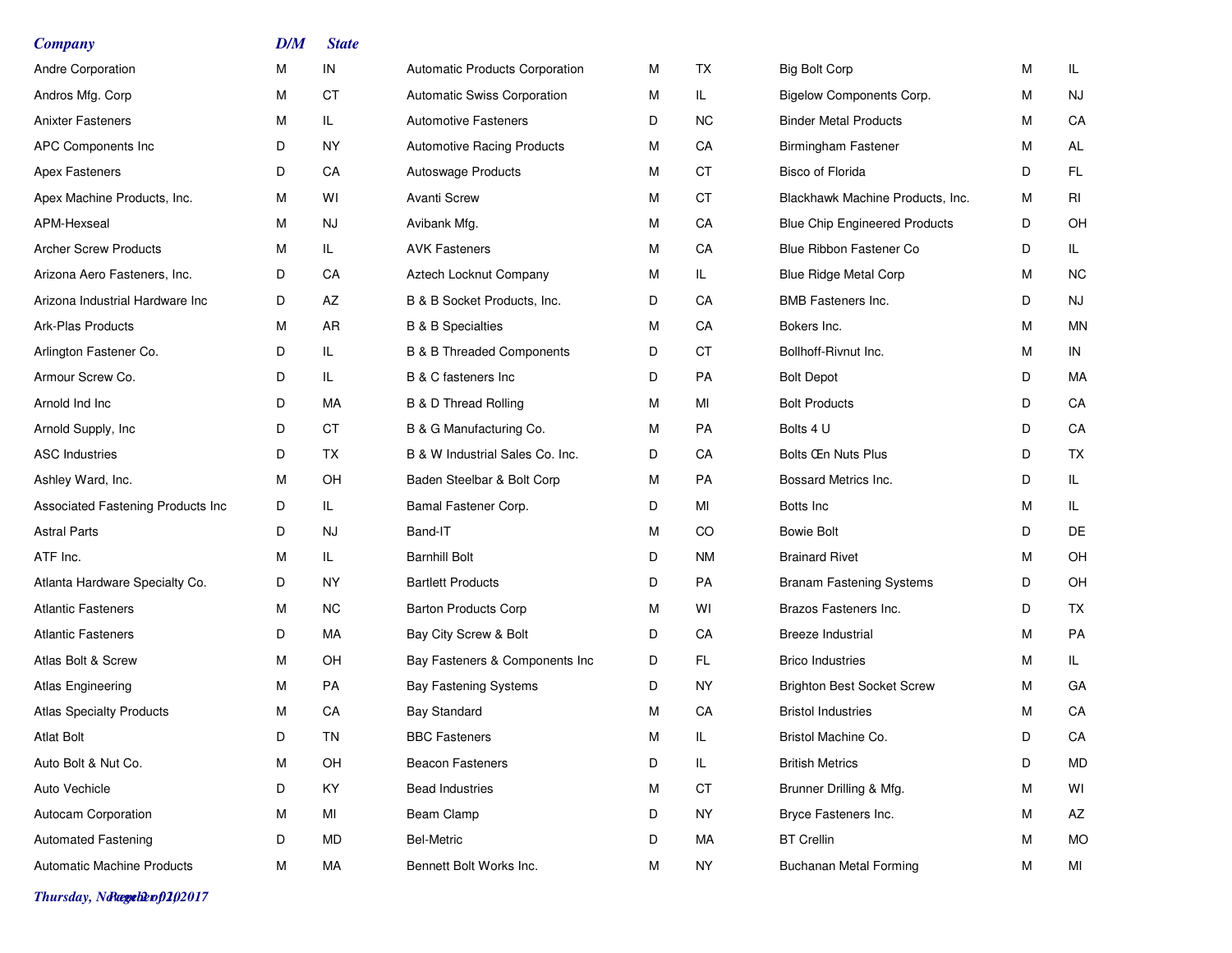| <b>Company</b>                           | D/M | <b>State</b> |                                   |   |           |                               |   |           |
|------------------------------------------|-----|--------------|-----------------------------------|---|-----------|-------------------------------|---|-----------|
| Buckeye Fasteners Inc.                   | D   | OH           | <b>Clark Craft Fasteners</b>      | D | <b>NY</b> | <b>CSM Fastener Products</b>  | M | IL.       |
| <b>Buckley/QC Fasteners</b>              | D   | NY           | Cleco Industrial                  | D | IL.       | CTG International LLC         |   | CA        |
| <b>Byler Rivet Supply</b>                | D   | TX           | <b>Cleveland City Forge</b>       | D | OН        | <b>Curtis Screw Company</b>   | M | <b>NY</b> |
| C & C Automatics                         | М   | NY.          | Cleveland Screw Products Inc.     | М | OН        | CWR Mfg.                      | M | <b>NY</b> |
| C & L Rivet Co.                          | м   | PA           | Click Bond Inc.                   | M | <b>NV</b> | D & D Aircraft Supply         | D | <b>NH</b> |
| Cal-Fasteners                            | D   | СA           | <b>CMB Custom Fasteners</b>       | D | TX        | D & W Fastener Co.            | D | OH        |
| Canadian Threadall Ltd                   | М   | Cana         | Coast Fabrication Inc             | D | СA        | D B Roberts Co                | D | МA        |
| Caplugs                                  | м   | NY           | Coast Nut & Bolt Inc              | D | СA        | D.J.Associates                | D | AR        |
| Captive Fastener Corp.                   | М   | NJ           | Coburn-Myers Fastening Systems    | D | PA        | Dan-Loc Bolt & gasket         | M | TX        |
| Car Pak Mfg Inc                          | D   | MI           | Cold Flow Corp.                   | M | IL.       | Darling Bolt Co               | D | MI        |
| <b>Cardinal Components</b>               | D   | WI           | Cold Headed Fasten. & Assem.      | M | OH        | Daytona Bolt & Nut            | D | FL.       |
| <b>Cardinal Fastener &amp; Specialty</b> | М   | OН           | Cold Headed Fastener              | M | NJ        | <b>DB Building Fasteners</b>  | D | CA        |
| <b>Carlson Systems</b>                   | D   | AZ           | Cold Headers Inc.                 | D | IL.       | Decatur Bolt                  | D | IL.       |
| <b>Cass Screw Machine Products</b>       | М   | ΜN           | Cold Heading - Corporate Office   | M | MI        | Decker Mfg.                   | M | MI        |
| <b>Cavalier Industrial Specialties</b>   | D   | VA           | <b>Columbus Fasteners Corp</b>    | D | OH        | Deerwood Fasteners Intern.    | D | <b>NC</b> |
| <b>CBS Fasteners</b>                     | М   | CA           | <b>Concrete Fastening Systems</b> | D | OH        | Dejay Industries              | Μ | TX        |
| <b>Celus Fasteners</b>                   | М   | МA           | <b>Conformance Fasteners</b>      | D | MI        | <b>Delo Screw Products</b>    | M | OH        |
| Cenla Bolts & Supply, LLC                | D   | LA           | <b>Construction Anchors Inc</b>   | D | <b>MO</b> | Delta Fastener Corp.          | D | TX        |
| <b>Century Fasteners</b>                 | D   | <b>NY</b>    | <b>Construction Fasteners</b>     | M | PA        | Deringer Mfg.Co.              | M | IL.       |
| CFI-Components for Industry              | D   | IL.          | Construction Tool & Threading Co  | D | CA        | Des Monies Bolt Supply        | D | IA        |
| <b>Champion Fasteners</b>                | м   | NJ           | <b>Continental Midland</b>        | M | IL.       | Dextech                       | M | MI        |
| <b>Chandler Products</b>                 | М   | OН           | Copper State Bolt & Nut           | M | AZ        | <b>DFCI Solutions</b>         | Μ | <b>NY</b> |
| Charles H. Gardner Co.                   | М   | PA           | Cordova Bolt                      | D | СA        | Dialogic Corp                 | D | PA        |
| <b>Chase Fasteners</b>                   | М   | IL.          | Cords Canada                      |   | Cana      | <b>Diamond Fasteners</b>      | D | <b>NY</b> |
| Chesapeake Marine Fasteners Inc          | D   | MD           | <b>Coupling Nut Supply</b>        | М | W١        | Disc-Lock International       | М | CA        |
| Chicago Fastener                         | М   | IL           | Cox Manufacturing Company         | M | <b>TX</b> | Disco Automotive Hardware     | D | OK        |
| Chicago Hardware & Fixture Co.           | М   | IL           | Craftech Ind                      | М | <b>NY</b> | <b>Distribution Dynamics</b>  | D | CA        |
| Chicago Rivet & Machine Co.              | М   | PA           | Crawford Products Inc             | D | OH        | Diversified Fastening systems | M | IA        |
| Circle Bolt & Nut Co.Inc                 | D   | PA           | Cresent Manufacturing Corp.       | M | СT        | DMB Supply Inc.               | D | IA        |
| <b>CLAMPCO</b>                           | м   | OH           | <b>Crest Fasteners</b>            | D | CA        | Domestic Fastener & Forge     | M | KS        |
| Clamps Inc.                              | M   | OH           | Crown Screw & Bolt                | D | IN        | Double HH Manufacturing       | M | IA        |
| Clarcorp Industrial Sales Inc            | D   | WI           | <b>Crystal Engineering</b>        | М | МA        | <b>Drillco National Group</b> | D | NY        |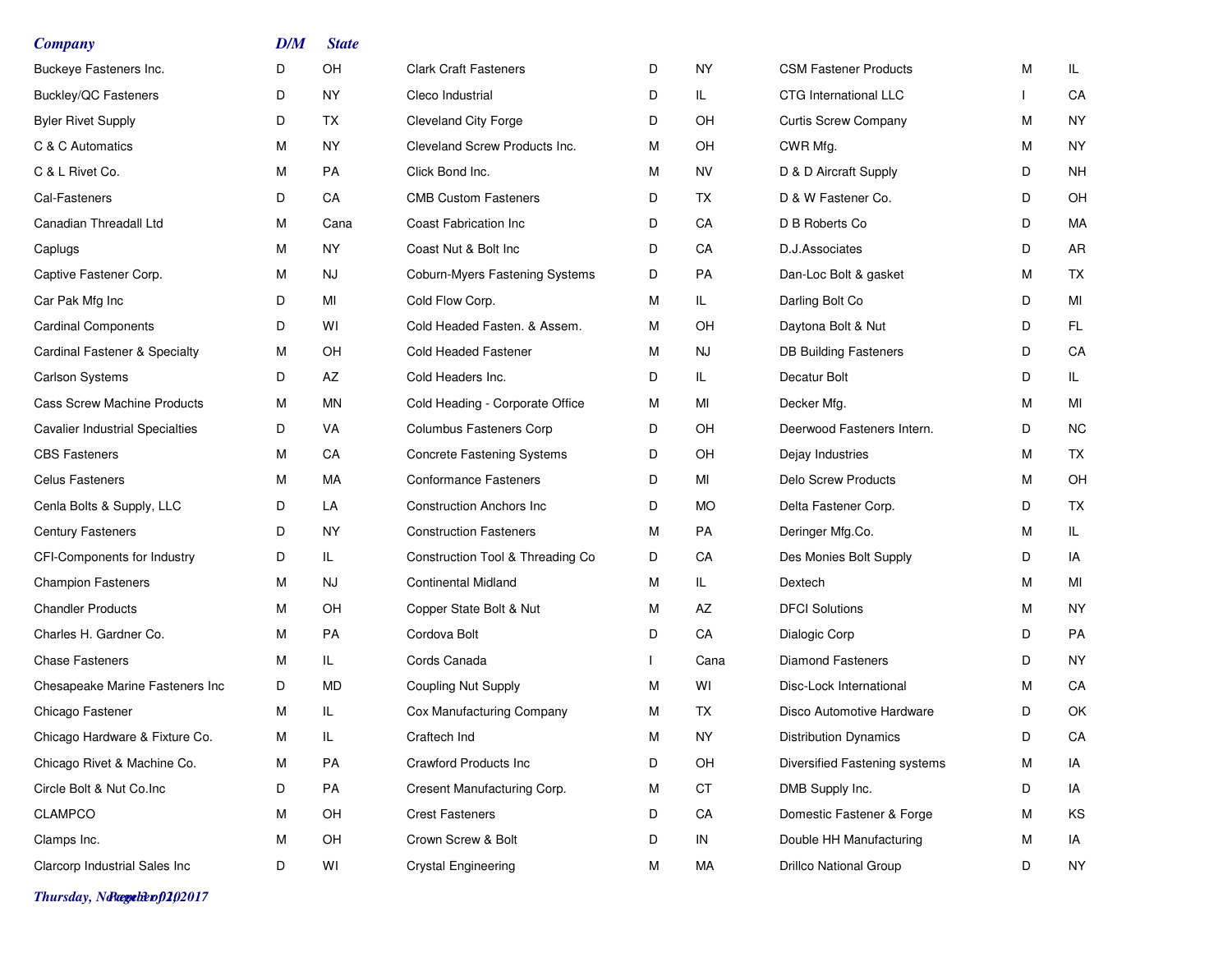| <b>Company</b>                           | D/M | <b>State</b> |                                         |   |           |                                       |   |           |
|------------------------------------------|-----|--------------|-----------------------------------------|---|-----------|---------------------------------------|---|-----------|
| Driv-Lok Inc.                            | M   | IL.          | Endries International Inc.              | D | WI        | Fasteners Fast dot com                | D | <b>NC</b> |
| Duncan Bolt                              | D   | CA           | Energy & Process Corporation            | D | GA        | Fasteners Inc                         | D | MI        |
| Dunham Products                          | м   | OH           | Enfasco                                 | D | NJ        | <b>Fasteners West Inc</b>             | D | CA        |
| Dupage Products Group                    | M   | IL           | <b>Engineered Component Products Co</b> | D | MI        | Fastenerz.com, Inc.                   | D | МA        |
| Durham Aircraft Service Inc              | D   | FL           | <b>Engineered Parts Sourcing</b>        | M | GA        | Fastening Specialists Inc             | D | FL.       |
| <b>Dynacast Industrial Products</b>      | M   | SC           | Erie Bolt Corp.                         | M | PA        | <b>Fastron Company</b>                | м | IL.       |
| Dynamic Fastener                         | D   | <b>MO</b>    | Esco Fasteners Co.                      | D | <b>NY</b> | Federal Group                         | D | MI        |
| Dyson Corp                               | M   | OH           | <b>ET Fasteners</b>                     | D | ТX        | <b>Federal Screw Works</b>            | м | MI        |
| E & A Products                           | D   | ΜN           | ETA Global Co Inc                       | D | <b>TX</b> | Federal Steel Co. Inc                 | м | MI        |
| E. J. Basler Co                          | м   | IL.          | Exact Industries Inc.                   | D | CA        | Ferner Co.                            |   | МA        |
| E.P.S. Inc                               | D   | GА           | E-Z Lok                                 | М | CA        | Ferry Cap & Set Screw Co.             | м | OH        |
| <b>Earnest Machine Products</b>          | D   | OH           | Fabsco Corp                             | М | IL.       | Field Fastener Supply Co.             | D | IL.       |
| East Coast Aviation Supplies Inc         | D   | FL.          | Fairchild Auto-Mated Parts Inc          | М | <b>CT</b> | Fischer Special Manufacturing, Co     | м | KY        |
| <b>East Coast Metals</b>                 | м   | PA           | <b>Fairchild Fasteners</b>              | М | CA        | Florida Bolt and Nut                  | D | FL.       |
| <b>East Coast Threading</b>              | M   | PA           | <b>Falcon Fasteners</b>                 | M | Cana      | <b>Florida Screw</b>                  | м | FL.       |
| Eastern Sales Services Inc               | D   | PA           | Fall River Mfg Co.                      | м | МA        | <b>FOCUS MACHINE LTD</b>              | M | Cana      |
| Eastern Screw Co.                        | М   | RI           | <b>Fanaco Fasteners</b>                 | D | WA        | <b>Ford Fasteners</b>                 | D | NJ        |
| Eastwood Manufacturing                   | M   | <b>TX</b>    | Fasco Fastener Co                       | D | CA        | Fordsell Machine Products Company     | M | MI        |
| <b>EBC</b> Industries                    | D   | PA           | Fastar Inc                              | D | ΝY        | Forgo Fasteners (Valley Fasteners)    | м | IL.       |
| EBN Fasteners & Industrial Supplies      | D   | IN           | <b>Fastbolt Carolina</b>                | D | SC        | <b>FORMNET INC</b>                    | м | Cana      |
| Eckart & Finard Inc                      | D   | <b>CT</b>    | <b>Fastbolt Corp</b>                    | D | <b>NJ</b> | Fostermation                          | M | PA        |
| <b>Economy Machine Products</b>          | M   | IN           | <b>Fastco Industries</b>                | M | MI        | Fran-Dan Bolt & Screw Corp            | D | МA        |
| Edsco Fasteners Inc                      | D   | <b>TX</b>    | Fastech Inc                             | М | <b>NY</b> | Freedom Fastener                      | D | IL.       |
| Edward W. Daniel Co.                     | м   | OH           | Fastech Ltd                             | M | AZ        | <b>Freeway Corp</b>                   | м | OH        |
| <b>Electronic Fasteners</b>              | D   | МA           | Fastenal Co                             | D | ΜN        | Freundlich Supply Co.                 | D | NY.       |
| <b>ELFCO Electrical Fasteners Co Inc</b> | D   | IL.          | Fastener Corporation of America         | D | OH        | Frontier Fastener & Industrial Supply | D | CA        |
| Elgin Fastener Group                     | M   | IN           | Fastener Dimensions Inc                 | D | NY.       | Fryer Industries                      | D | Cana      |
| Elite Fastener                           | М   | IL.          | Fastener Group (The)                    | D | MA        | Fuller Metric Parts Ltd               | D | Cana      |
| Elsen-BL Fastener Products               | м   | MI           | Fastener Innovation Tech.               | М | CA        | G.L. Huyett                           | D | KS        |
| <b>Emanon Aircraft Fasterners</b>        | D   | CA           | <b>Fastener Products of Lancaster</b>   | D | PA        | Gaffney Bolt Co.                      | M | IL.       |
| <b>Emhart Automotive</b>                 | М   | MI           | <b>Fastener Specialties</b>             | М | FL.       | Gardner-Westcott Company              | D | ΜI        |
| Empire Bolt & Screw                      | D   | WA           | Fastener Technology Corp                | М | CA        | Gates Albert, Inc.                    | M | NY        |

*Thursday, November 02, 2017 Page 4 of 10*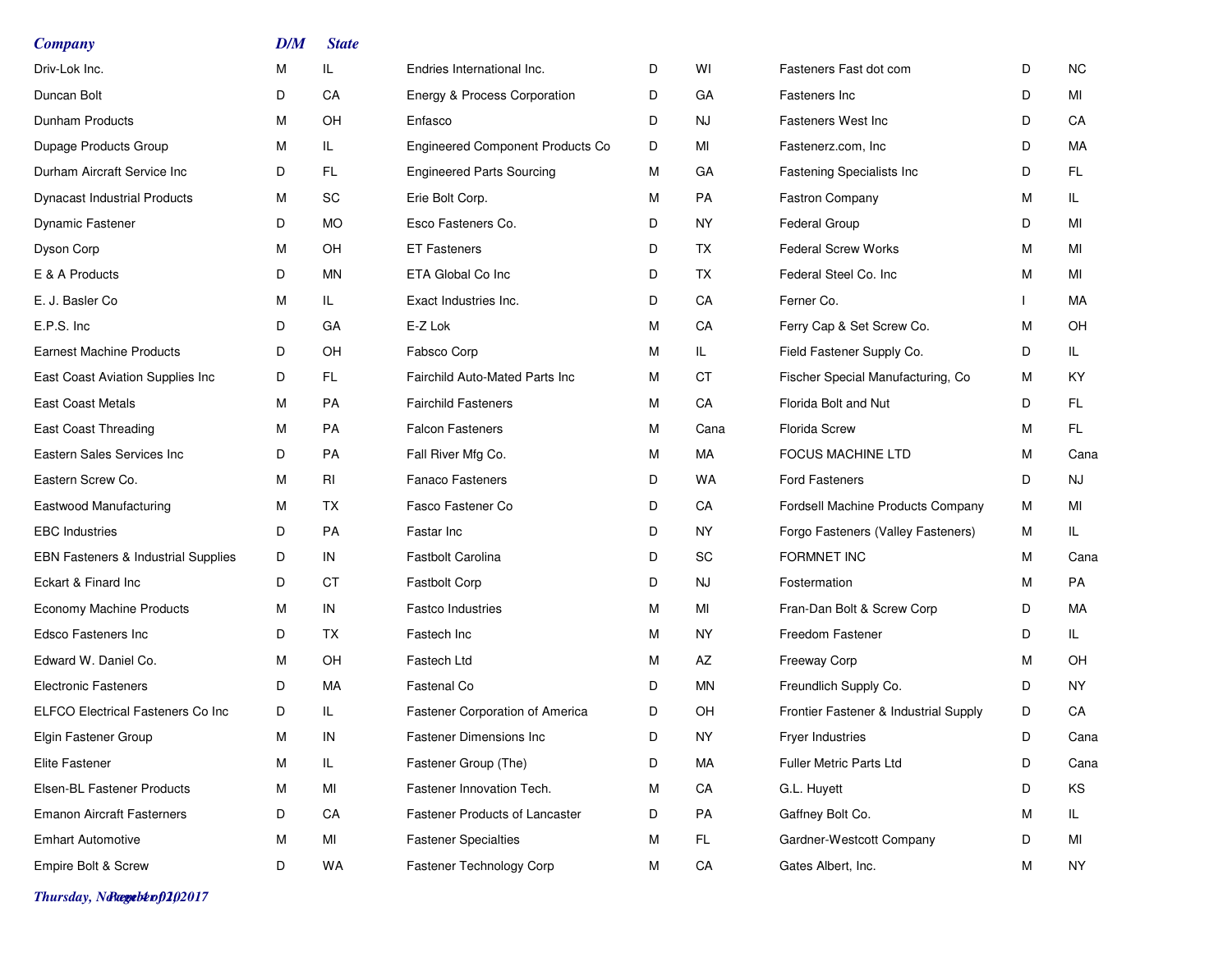| <b>Company</b>                     | DM | <b>State</b> |                                        |   |                        |                                      |   |           |
|------------------------------------|----|--------------|----------------------------------------|---|------------------------|--------------------------------------|---|-----------|
| Gates Washer                       | M  | IL           | H & L Tool Co.                         | М | MI                     | House of Threads                     | D | AL        |
| Gateway Screw & Rivet              | M  | IL           | H. Paulin & Co. Ltd                    | М | Cana                   | <b>Huck Fasteners</b>                | м | TX        |
| Gaynor Industries                  | M  | МA           | Hanger Bolt & Stud Co.                 | м | IN                     | <b>Huntsville Fastener</b>           | D | AL        |
| General Aircraft Company           | D  | CA           | Hanson Rivet & Supply Co               | D | СA                     | Huron Automatic Screw Co.            | м | MI        |
| General Fasteners Co.              | D  | MI           | Hardware Specialty Co.                 | D | ΝY                     | Hybroco Sales Inc                    | D | MI        |
| General Plug                       | M  | OH           | Hardware Specialty Co.                 | D | МA                     | <b>Hyland Screw Machine Products</b> | M | OH        |
| Genuine Aircraft Hardware Co       | D  | CA           | Harman Corporation                     | M | MI                     | I.G. Marston Co.                     | м | MA        |
| George H. Seltzer & Co.            | M  | PA           | Harrison & Bonini                      | D | СA                     | <b>ICG Corporation</b>               | D | <b>WA</b> |
| Gerhardt Supply                    | D  | PA           | Harrison Mfg Co Inc                    | D | OK                     | <b>Ideal Fasteners</b>               | м | CA        |
| Gesipa Fasteners USA Inc.          | M  | NJ           | Hawk Inc.                              | М | NJ                     | Ideal Tridon Clamp                   | M | <b>TN</b> |
| Girard Fastener & Supply Co Inc    | D  | CA           | <b>Hawthorne Bolt Works</b>            | М | OH                     | <b>IFASTGROUPE</b>                   | M | Cana      |
| Glaser & Associates Inc            | D  | CA           | Haydon Bolts Inc.                      | М | PA                     | Image Industries                     | M | IL.       |
| GLF Ohio Corp                      | D  | OH           | Hayes Bolt & Supply                    | D | СA                     | Imperial Metal Products Co. LLC      | М | MI        |
| Global Fastener & Supply           | D  | WI           | <b>HC Pacific</b>                      | D | СA                     | Imperial Rivets & Fasteners          | м | IL.       |
| Global Industrial Components, Inc. | D  | TN           | Head Set Sockets Inc                   | M | <b>NY</b>              | Index Fasteners Co.                  | D | CA        |
| <b>Glovers Threaded Products</b>   | M  | Cana         | Heads & Threads International          |   | IL.                    | Industrial Depot Inc (The)           | D | GA        |
| Gould Fasteners, Ltd.              | D  | Cana         | <b>Heartland Precision Fasteners</b>   | М | KS                     | Industrial Nut Corp                  | м | OH        |
| Grabberman                         | D  | CA           | Henrob Corp                            | М | MI                     | Industrial Rivet & Fastener          | M | NJ        |
| <b>Grandeur Fasteners</b>          | M  | AR           | Hercules Bolt Company                  | М | TN                     | Infasco                              | M | Cana      |
| Graycer Screw Products Co., Inc    | M  | МA           | Hexagon Industries                     | М | OН                     | Ingersoll Fasteners                  | м | Cana      |
| <b>Great Lakes Fasteners</b>       | D  | MI           | <b>HH Swiss Screw Machine Products</b> | М | NJ                     | Inland (IASC Inc)                    | D | СA        |
| <b>Great LakesParts</b>            | M  | OH           | Hill Fastener Corp.                    | М | IL.                    | In-Line Fasteners                    | D | IL.       |
| Greer Stop Nut Div SPS             | M  | <b>TN</b>    | <b>Hillsdale Terminal &amp; Tools</b>  | M | MI                     | Innovative Components Inc.           | м | IL.       |
| Griner Engineering Inc.            | M  | IN           | Hindley Mfg. Co.                       | М | RI                     | <b>Integrity Fastener</b>            | D | CA        |
| Gripco                             | M  | IN           | <b>Hi-Tech Fasteners</b>               | D | МD                     | Intercontinental Sales Corp          |   | FL.       |
| <b>Gripnail Corporation</b>        | M  | RI           | Hi-Tech Fasteners                      | D | MI                     | <b>INTERCORP</b>                     |   | СA        |
| Groov-Pin Corp.                    | M  | <b>NJ</b>    | HK Metalcraft Mfg Corp                 | М | $\mathsf{N}\mathsf{J}$ | <b>International Fasteners</b>       |   | FL        |
| <b>GS Aerospace</b>                | M  | CA           | Holbrook Manufacturing Inc.            | М | IL.                    | Interstate Screw Corp                | D | FL        |
| Guardian Rivet & Fastener          | D  | <b>NY</b>    | Homer Donaldson Co.                    | М | MI                     | Iseli Company                        | M | СT        |
| Guard-Nut Inc.                     | M  | CA           | Horberg Industries                     | М | CT                     | <b>ITW Bee Leitzke</b>               | М | WI        |
| <b>Guidon Corporation</b>          | D  | <b>NJ</b>    | Horizon Manufacturing Industries       | М | WA                     | <b>ITW Shakeproof</b>                | M | WI        |
| <b>Gulf Coast Fasteners</b>        | M  | AL           | Horst Eng. & Mfg. Co.                  | М | CT                     | Iwata Bolt                           | M | CA        |

*Thursday, November 02, 2017 Page 5 of 10*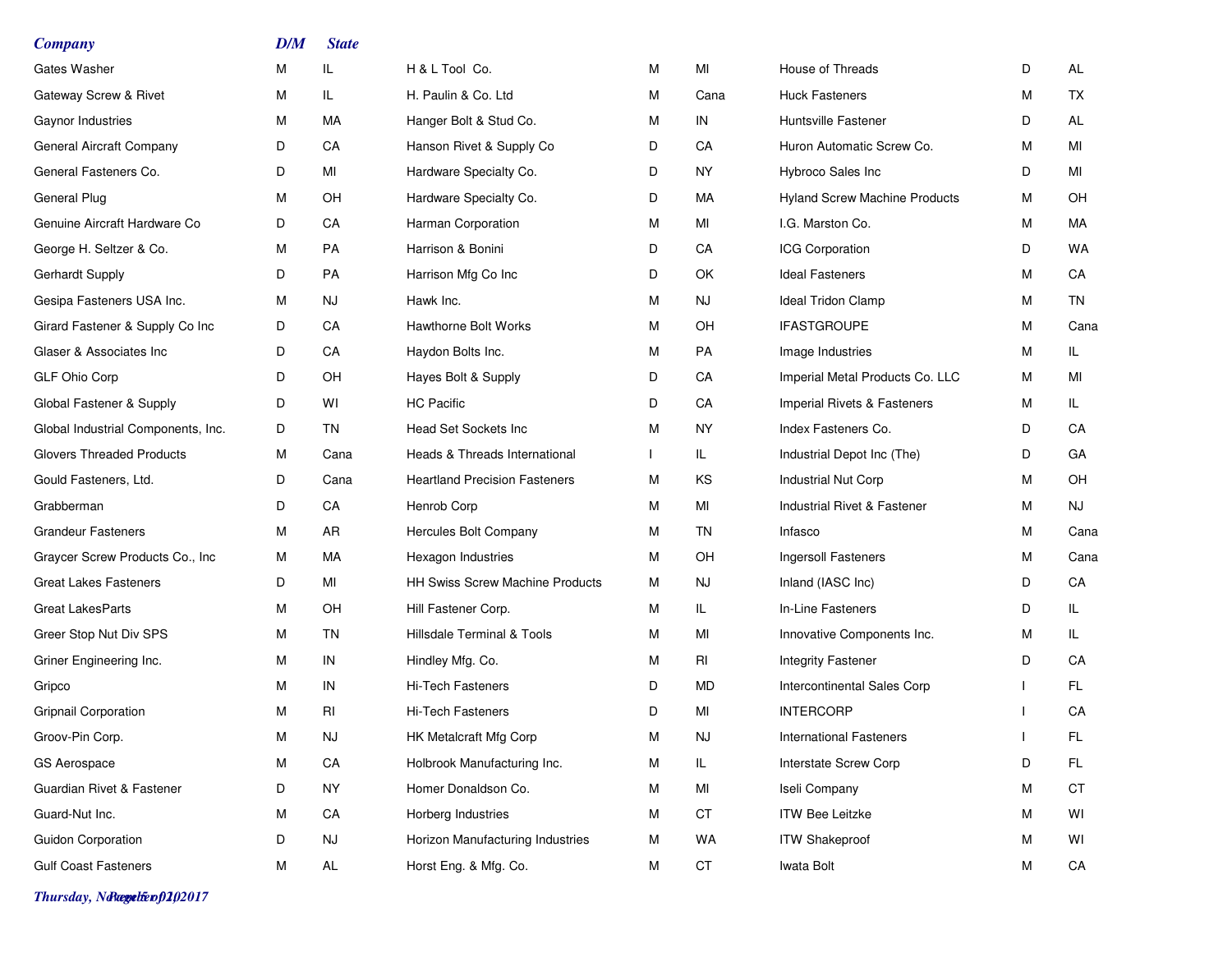| M | CA        |
|---|-----------|
| M | FL.       |
| M | KS        |
| D | SC        |
| M | MI        |
| M | IL.       |
| D | <b>NH</b> |
| D | DE        |
| M | WI        |
| D | <b>NY</b> |
| M | MI        |
| D | FL.       |
| D | MI        |
| D | MD        |
| M | MD        |
| M | OH        |
| D | CA        |
| M | OH        |
| M | ME        |
| M | WI        |
| M | IL.       |
| D | FL.       |
| M | IN        |
| D | VA        |
| M | OH        |
| D | IL.       |
| М | KY        |
| M | <b>NY</b> |
| D | CA        |
| М | OH        |
| D | FL.       |
| D | <b>NY</b> |
|   |           |

*Thursday, November 02, 2017 Page 6 of 10*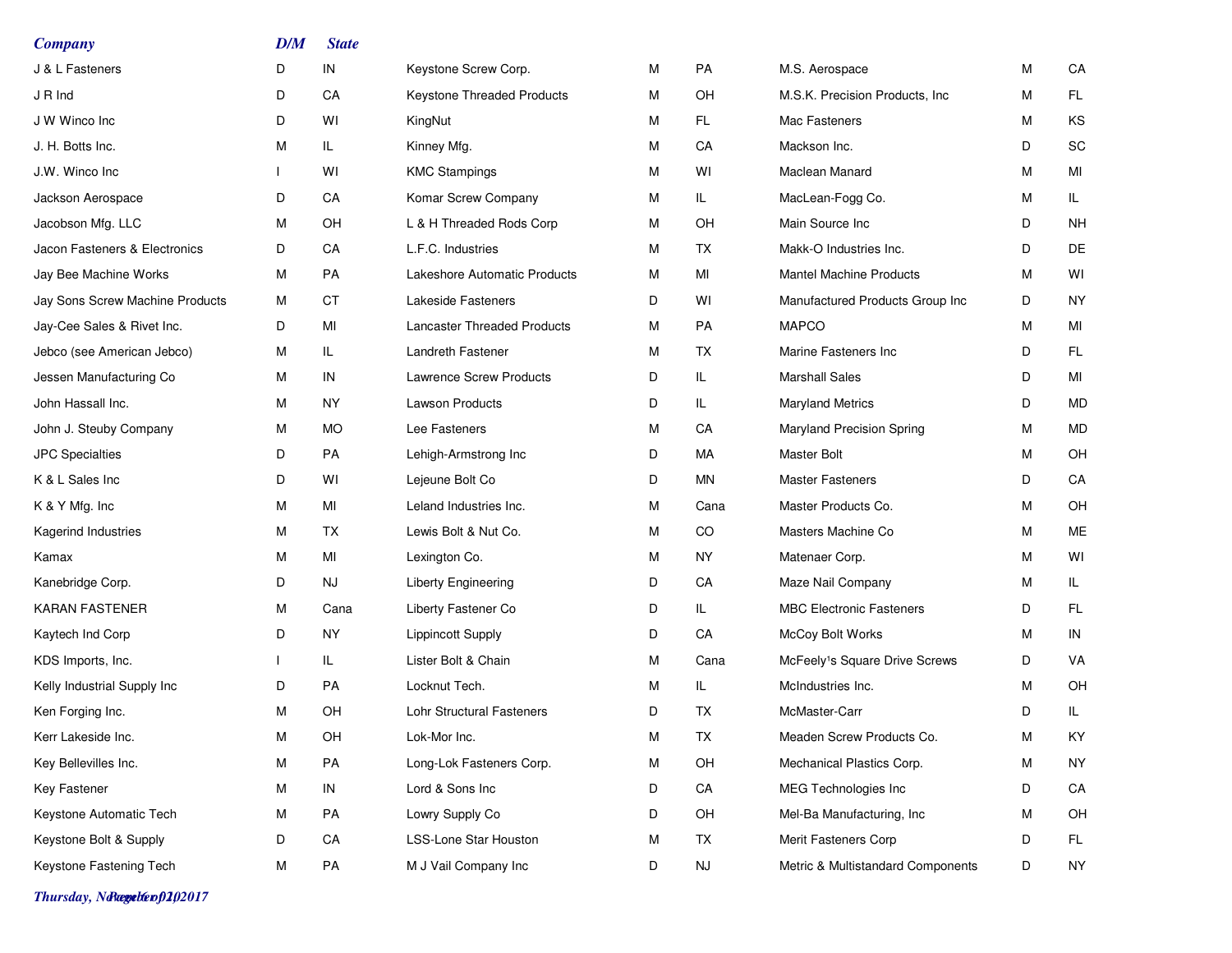| <b>Company</b>                    | DM | <b>State</b> |                                   |   |           |                                   |   |           |
|-----------------------------------|----|--------------|-----------------------------------|---|-----------|-----------------------------------|---|-----------|
| Metric Screw & Tool Co.           |    | МA           | Monogram Aerospace                | M | CA        | Nova Machine Works                | М | OH        |
| Metric Specialties Inc            | D  | CA           | Morton Mfg.                       | M | CA        | Nucor Fastener                    | М | IN        |
| Mettec                            | M  | NV           | Mr G <sup>1</sup> s Enterprises   | D | TX        | Nuts Inc                          | М | MA        |
| Michigan Rod Products             | М  | MI           | MRL Mfg. Corp.                    | M | NJ.       | Nutty Company Inc.                | D | <b>CT</b> |
| Micro Fasteners                   | D  | NJ           | <b>MSC Fasteners</b>              | D | PA        | Nylok Fastener Corp               | М | MI        |
| Micro Plastics Inc.               | M  | AR.          | MSC Industrial Direct Co Inc      | D | <b>NY</b> | Ohio Fastener & Tool Inc.         | D | OH        |
| Micro Precision                   | M  | WI           | Mt. Hood Fastener Co.             | D | <b>OR</b> | Ohio Nut & Bolt                   | м | OH        |
| Microbest                         | М  | <b>CT</b>    | Mt. Vernon Screw Products, Inc.   | M | IN        | <b>Ohio Rod Products</b>          | М | IN        |
| Micro-Matics Corp                 | М  | MN           | Murphy Machine Products, Inc.     | M | IL.       | Orrco                             | М | PA        |
| Mid States Screw Co.              | M  | IL.          | Mutual Screw & Supply             | D | <b>NJ</b> | Ossco Bolt & Screw Co. Inc        | D | RI        |
| Mid West Fabricating Co.          | M  | OH           | Nappco Fastener Co                | D | TX.       | P & R Fasteners Inc               | D | <b>NJ</b> |
| Midland Metal Mfg. Co.            | M  | <b>MO</b>    | National Bolt & Industrial Supply | D | TX        | Pacific Coast Bolt Corp           | М | CA        |
| Mid-State Bolt & Nut              | D  | OH           | National Cap & Set Screw Co.      | M | IL.       | <b>Pacific Fasteners</b>          | D | WA        |
| Mid-States Bolt & Screw           | D  | MI           | National Rivet & Mfg. Co.         | M | WI        | Pacific Fasteners Inc             | D | IL.       |
| Mid-States Screw Corp             | M  | IL           | National Threaded Fasteners Ltd   |   | <b>OH</b> | Pacific Warehouse Sales           | D | CA        |
| <b>Midwest Fabricating</b>        | М  | <b>OH</b>    | ND Industries                     | M | MI        | Pan American Screw                | D | <b>NC</b> |
| <b>Midwest Fastener</b>           | М  | OH           | Nelson Stud Welding Inc.          | м | OH        | <b>Patton Industrial Products</b> | D | MN        |
| Midwest Fastener Supply           | D  | ΚS           | New England Specialty Nut         | M | <b>MA</b> | <b>PB Fasteners</b>               | м | CA        |
| <b>Midwest Screw Products</b>     | М  | IL           | New Hampshire Machined Products   | м | NH.       | PCC Product Component Corp        | D | CA        |
| Miller Products Company           | М  | IA           | New Jersey Rivet Co.              | M | NJ.       | Pearson Fastener Corp.            | М | IL.       |
| Milspec Products Inc              | D  | FL           | Niagara Fasteners Inc.            | м | Cana      | Peco Fasteners Inc                | D | GA        |
| Minneapolis Washer & Stamping Inc | М  | <b>MN</b>    | Niagara Plastics Co.              | M | <b>PA</b> | Peerless Aerospace Fastener Corp  | D | <b>NY</b> |
| Missouri Threaded Products        | М  | <b>MO</b>    | Non Ferrous Threaded Products     | M | <b>TX</b> | Peerless Hardware Mfg. Co.        | м | PA        |
| Mitchel and Scott Machine Co.     | М  | IN           | Non-Ferrous Fasteners             | D | CA        | Pell Mell Supply Inc.             | D | CA        |
| <b>MKT Gunnebo</b>                | М  | AR           | Nord-Lock Inc.                    | D | MI        | PEM Fastening Systems             | м | PA        |
| <b>MMG Engineered Components</b>  | M  | IL           | Norstan                           | M | WI        | Pencom                            | D | CA        |
| MMS & Accessories                 | D  | GA           | Northeast Fasteners Co Inc        | D | MA        | Penn Engineering                  | M | PA        |
| <b>MNP Corporation</b>            | М  | MI           | Northern States Supply Inc        | D | ΜN        | Perigee Mfg. Co. Inc              | М | MI        |
| <b>MNP Utica Washers</b>          | М  | MI           | Northern Wire                     | M | WI        | Perlane Sales Inc                 | D | OH        |
| Modern Fasteners                  | D  | PA           | <b>Northland Fasteners</b>        | D | MO.       | Peterson Spring                   | М | MI        |
| Moehring Inc.                     | D  | NY.          | Northwest Swiss-Matic, Inc.       | M | ΜN        | Philipps Bros. Supply, Inc.       | D | NY        |
| Monadnock Company                 | M  | CA           | Norwood Screw Machine Products    | м | NY.       | Pilgrim Screw Corp.               | М | RI        |

*Thursday, November 02, 2017 Page 7 of 10*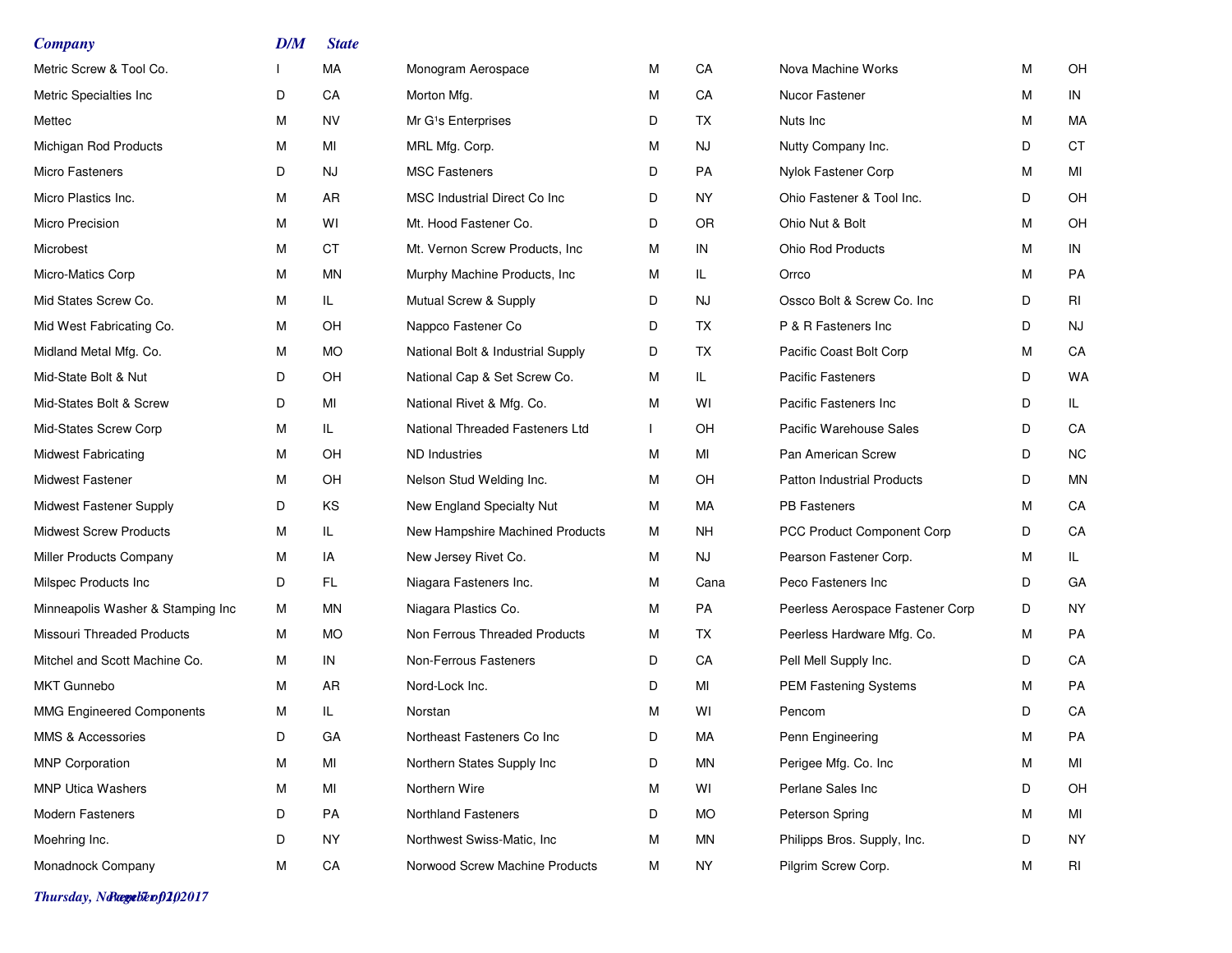| <b>Company</b>                          | D/M | <b>State</b> |                                    |   |      |                                  |   |           |
|-----------------------------------------|-----|--------------|------------------------------------|---|------|----------------------------------|---|-----------|
| <b>Pin-Tech Products</b>                | D   | OН           | R. F. Mau Co.                      | M | IL.  | Rolled Thread Limited LLC        | м | Cana      |
| <b>Pivot Point</b>                      | М   | W١           | R.H. Leahy Company                 | D | CA   | Rollin J. Lobaugh, Inc.          | M | CA        |
| Plastic & Metal Products Corp           | D   | PA           | <b>RAB Components</b>              |   | NY.  | Rose Industrial Products Inc.    | D | IL.       |
| Platt Bros. & Co.                       | М   | СT           | Radax Industries Inc.              | M | ΝY   | Rotaloc Intl LLC                 | M | CO        |
| Platte Anchor Bolt Co. Inc.             | М   | CO           | <b>RAF Electronic Hardware</b>     | M | СT   | <b>Roton Products</b>            | м | MO        |
| PM Fasteners Inc.                       | D   | PA           | <b>Rainbow Electronics</b>         | D | CA   | Rotor Clip Co. Inc.              | M | NJ        |
| Pohlman, Inc.                           | М   | МO           | Ramco Specialties Inc              | M | OН   | Royal Screw Machine Products     | м | СT        |
| Pop Fasteners                           | М   | KY           | Ray Industries, Inc.               | M | WI   | Royal Supply                     | D | CO        |
| Portland Bolt & Mfg Company             | D   | OR           | <b>RB &amp; W</b>                  | M | OН   | <b>RTL Fasteners</b>             | D | VA        |
| Positive Tech. Inc.                     | D   | FL.          | Ready Rivet and Fastener           | M | Cana | Ruklic Screw Co.                 | D | IL.       |
| Powers Fastening Inc.                   | М   | NY.          | <b>Redmore Products</b>            | D | IL.  | Rule Co.                         | D | OK        |
| Precision Components Inc                | D   | DE           | Reed & Prince                      | M | МA   | Rumco Inc.                       | M | IL.       |
| <b>Precision Fittings</b>               | М   | OH           | <b>Reed Manufacturing Services</b> | М | IN   | S & G SpecialtyFasteners         | D | CA        |
| Precision Form                          | М   | PA           | <b>Reliance Screw Products</b>     | M | ΜN   | S & M Retaining Rings            | м | NJ        |
| Precision Plus, Inc.                    | М   | W١           | Remco Bolts                        | D | ΝM   | Safety Socket LLC                | м | IL        |
| <b>Precision Screw Machine Products</b> | М   | ME           | Revcar Fasteners, Inc.             | D | VA   | Safety Socket Screw Corp.        | М | IL        |
| <b>Precision Screw Products Inc</b>     | D   | IL           | Richard Manno and Company          | м | NY.  | Salem Fastener                   | D | NC.       |
| <b>Premier Rivet and Fastener</b>       | М   | Cana         | RIMA Manufacturing Company         | M | MI   | Saras & Associates               | D | CA        |
| <b>Premiere Fasteners</b>               | М   | W١           | Risco Inc                          | M | CA   | SASCO Fasteners/Induserve Supply | D | OR.       |
| <b>Prestige Stamping</b>                | М   | MI           | Rives Mfg. Co.                     | М | MI   | <b>Saturn Fasteners</b>          | M | CA        |
| Prime Screw Machine Products, Inc.      | м   | СT           | RivetDirect                        | D | МA   | Schneider & Marquard Inc.        | М | NJ        |
| <b>Prospect Fasteners</b>               | D   | IL           | <b>Rivets NOW</b>                  | D | ΝY   | <b>Scovill Fasteners</b>         | D | GA        |
| ProStainless                            | D   | CA           | Rivetsplus.com / Crest Fasteners   | D | CA   | Screw & Supply Inc               | D | NY.       |
| Pyramid Fasteners Inc                   | D   | FL.          | Roadrunner Fastening Systems Inc   | D | AZ   | <b>Screw Products</b>            | D | TX.       |
| QRP Inc                                 | М   | <b>NC</b>    | Robbins Mfg. Co. Inc.              | м | МA   | Screws Ind.                      | М | IL.       |
| Quality Bolt & Screw Co.                | М   | OH           | Roberts Automatic Products, Inc.   | M | ΜN   | Sea Port Marine Corp.            | D | VA        |
| Quality Component Supply & Mfg Inc      |     | OR           | Robertson Inc.                     | М | Cana | Sealtite Building Fasteners      | D | <b>TX</b> |
| <b>Quality Components Inc.</b>          | D   | МA           | Ro-Brand Products Inc              | D | CT   | Seastrom Mfg Co.                 | M | ID        |
| Quality Screw & Nut                     | М   | IL.          | Rockford Co.                       | М | IL.  | Seaway Bolt & Specials Corp.     | M | OH        |
| Quality Socket Screw Mfg.               | М   | FL.          | Rocknel Fastener                   | M | IL.  | Security Fastener Co.            | M | CA        |
| Quick Cable Corp                        | М   | WI           | Rogo Fastener Co Inc               | D | NY.  | Seitzer & Co.                    | М | PA        |
| <b>Quick Screws</b>                     | D   | CA           | Roladel & Associates Inc.          | D | Cana | Semblex Corp.                    | M | IL.       |

*Thursday, November 02, 2017 Page 8 of 10*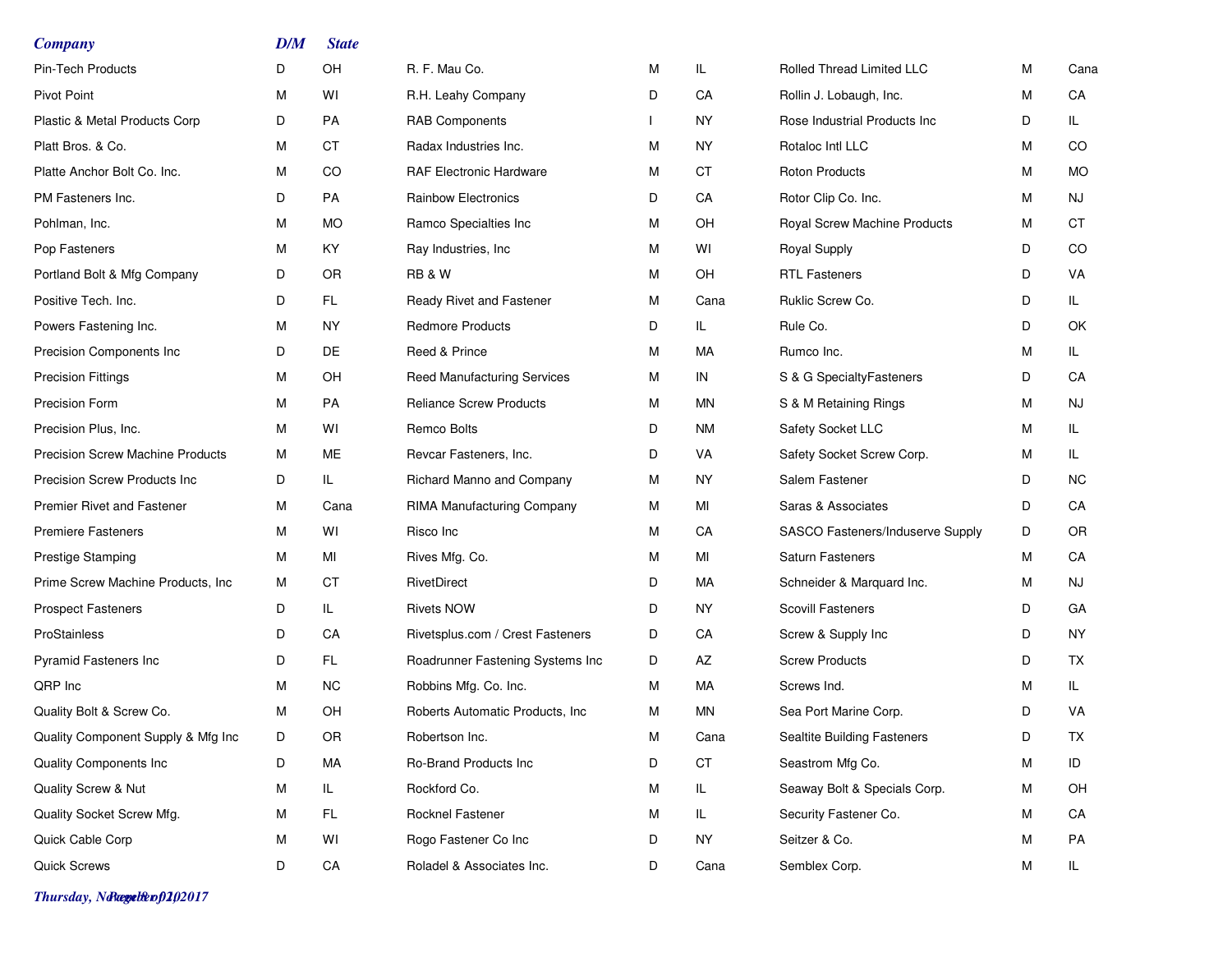| <b>Company</b>                      | DM           | <b>State</b> |                                         |   |     |                                  |   |           |
|-------------------------------------|--------------|--------------|-----------------------------------------|---|-----|----------------------------------|---|-----------|
| Serv-A-Lite Products                | D            | IL           | SPS Technologies-Unbrako                | M | OH  | System22, Inc.                   | D | PA        |
| Sesco Industries                    | М            | NY           | St. Louis Screw & Bolt                  | м | IL. | T & A Screw Products, Inc.       | M | CT        |
| Sey Tec Inc                         | D            | ТX           | Stafast Products Inc.                   | D | OH  | T.F.I. AEROSPACE CORP            | м | Cana      |
| <b>Shannon Precision Fastener</b>   | М            | MI           | Staffall                                | D | RI  | T.S.P.                           | D | TX        |
| Shear-Lok Products                  | М            | CA           | Stafford Nut & Bolt                     | D | GА  | Tacoma Screw Products, Inc.      | D | WI        |
| Sherex Industries Ltd               | $\mathbf{I}$ | NY.          | Stage 8 Locking Fasteners               | м | CA  | <b>Tamper Pruf Screws</b>        | М | CA        |
| Shirring & Co.                      | М            | OН           | Stake Fastener Co                       | м | CA  | Tamperproof Screw Co.            | М | NY.       |
| <b>Shoreline Machine Products</b>   | М            | OH           | <b>Stalcop Cold Forming</b>             | м | IN  | Tanner Bolt & Nut Corp.          | D | NY.       |
| Shur-Lok Corp.                      | М            | CA           | Standard Fastener & Supply              | D | TX  | Tapco Inc                        | D | MO.       |
| SIMI Fastening Systems              | М            | CA           | <b>Standard Hardware</b>                | D | TX. | <b>TCR Corporation</b>           | м | MN        |
| Simplex Nails Inc                   | М            | GA           | Standard Lock Washer Mfg. Co            | м | МA  | Teale Machine Co., Inc.          | м | NY.       |
| Skach Mfg. Co.                      | М            | IL           | Standco Industries                      | м | TX. | Technical Stamping Inc.          | М | MI        |
| Skybolt Aeromotive Corp             | D            | <b>FL</b>    | <b>Stanley Industries</b>               | D | MI  | <b>Telefast Ind</b>              | М | OH        |
| <b>Slidematic Products</b>          | М            | IL           | State Industrial Supply Corp.           | D | AZ  | <b>Teton Machine Company</b>     | M | ID        |
| Slip-On Locknut Co.                 | М            | MI           | Steadfast Screws Mfg.                   | м | CA  | <b>Texas Screw Products TSP</b>  | D | TX        |
| <b>Smalley Steel Ring</b>           | М            | IL.          | Steel City Bolt & Screw Inc.            | м | AL  | <b>Texas Specialty Fasteners</b> | D | TX        |
| Solon Manufacturing Co.             | М            | OH           | Steelfast Inc                           | D | TX  | <b>TFI Aerospace</b>             | М | Cana      |
| Sonfast Companies                   | D            | MD           | Stelfast Inc                            |   | OH  | Thomson Fasteners Inc.           | м | Cana      |
| South Coast Stainless               | D            | AZ           | Stewart Fastener & Tool                 | D | NC. | <b>Threadall Manufacturing</b>   | м | Cana      |
| Southern Fasteners & Supply Inc     | D            | ΝC           | <b>Stillwater Fasteners</b>             | м | МA  | <b>Threaded Rod Company</b>      | м | IN        |
| Space City Screw and Mfg            | М            | ТX           | Stimpson Co. Inc                        | м | NY. | Thread-Rite Screw Prod Inc       | D | IL.       |
| Spaenaur Inc.                       | D            | Cana         | <b>Stress Indicators</b>                | м | MD  | Three (3) V Fastener Co.         | M | CA        |
| Specialty Bolt & Screw Inc          | D            | МA           | Structural Bolt & Mfg Inc               | M | TN  | Thruway Fasteners Inc            | D | NY.       |
| <b>Specialty Fasteners</b>          | D            | Cana         | <b>Stud Welding Products</b>            | D | CA  | Thuro Metal Products, Inc.       | м | NY.       |
| Specialty Screw Corp.               | М            | IL           | Suburban Bolt & Supply Co               | D | MI  | <b>Timberline Fasteners</b>      | D | CO.       |
| <b>Specialty Screw</b>              | М            | IL           | Sun Fast International                  | D | CA  | Time Fastener Co.                | M | <b>NV</b> |
| Specialty Tool & Bolt               | D            | CA           | Super Brite Screw Corp.                 | D | FL  | Tip-Top Screw Mfg. Inc.          | M | MI        |
| Speciy Screw Machine Products, Inc. | м            | PA           | Superior Washer & Gasket                | м | NY. | Titan Fastener Products, Inc.    | D | GA        |
| Speedbear Fasteners                 | D            | PA           | Supreme Lake Manufacturing Co.          | M | CT  | <b>Toggler Anchoring System</b>  | M | NY.       |
| Spotnails                           | D            | IL.          | Sussex Wire                             | M | PA  | <b>Tower Fasteners</b>           | D | NY.       |
| Spring Bolt and Nut Mfg             | М            | TX           | Swissline Precision Manufacturing, Inc. | M | RI  | TranSpec Fasteners Inc           | D | TX        |
| SPS Technologies / Jenkintown       | М            | PA           | Swiss-Tech, LLC                         | M | WI  | <b>Triangle Fasteners Corp</b>   | D | PA        |

*Thursday, November 02, 2017 Page 9 of 10*